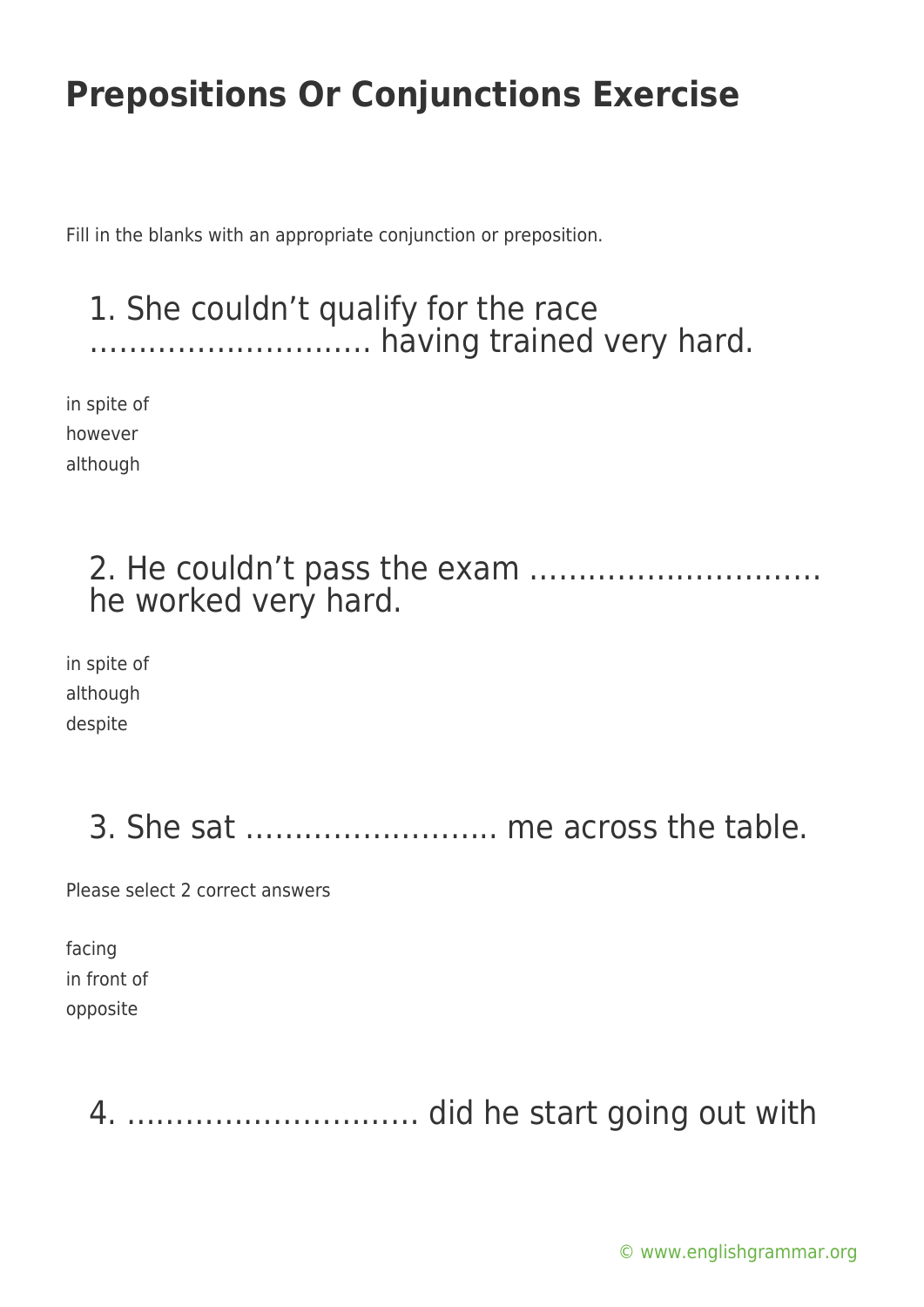### her than she fell in love with another guy.

As soon as No sooner Hardly

### 5. I was hardly inside the house …………………….. the lights went out.

Please select 2 correct answers

when before than

### 6. ………………………….. had I closed my eyes when the dog started barking.

Please select 2 correct answers

No sooner As soon as Scarcely Hardly

[© www.englishgrammar.org](https://www.englishgrammar.org/)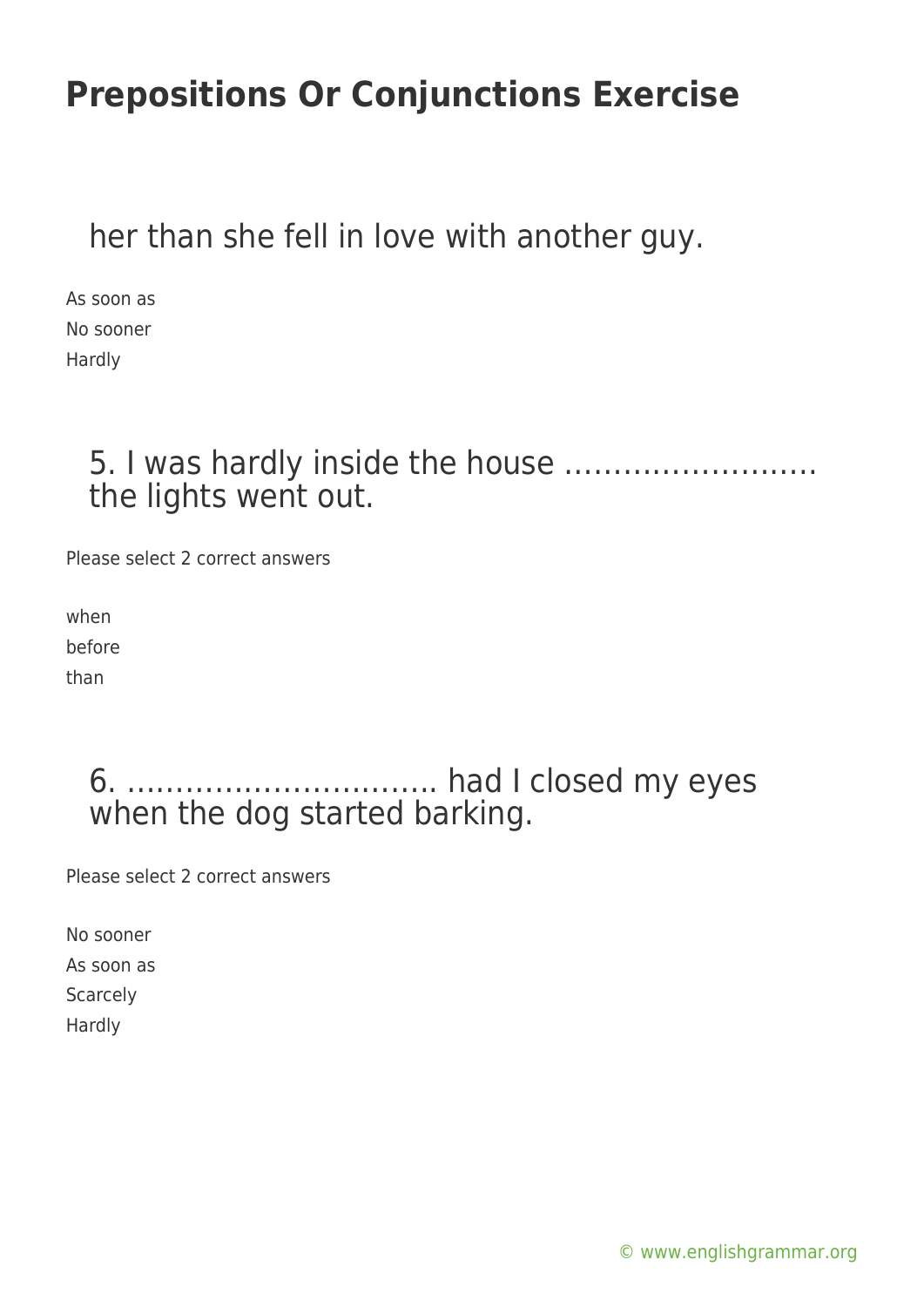#### 7. She has been a go-getter ……………………… her childhood.

since from Either could be used here

### 8. The shop was open ……………………………. the morning.

since from Either could be used here

#### 9. We had to cancel the picnic ……………………………….. bad weather.

due to owing to because of All of the above

#### 10. He doesn't care …………………………. his appearance.

of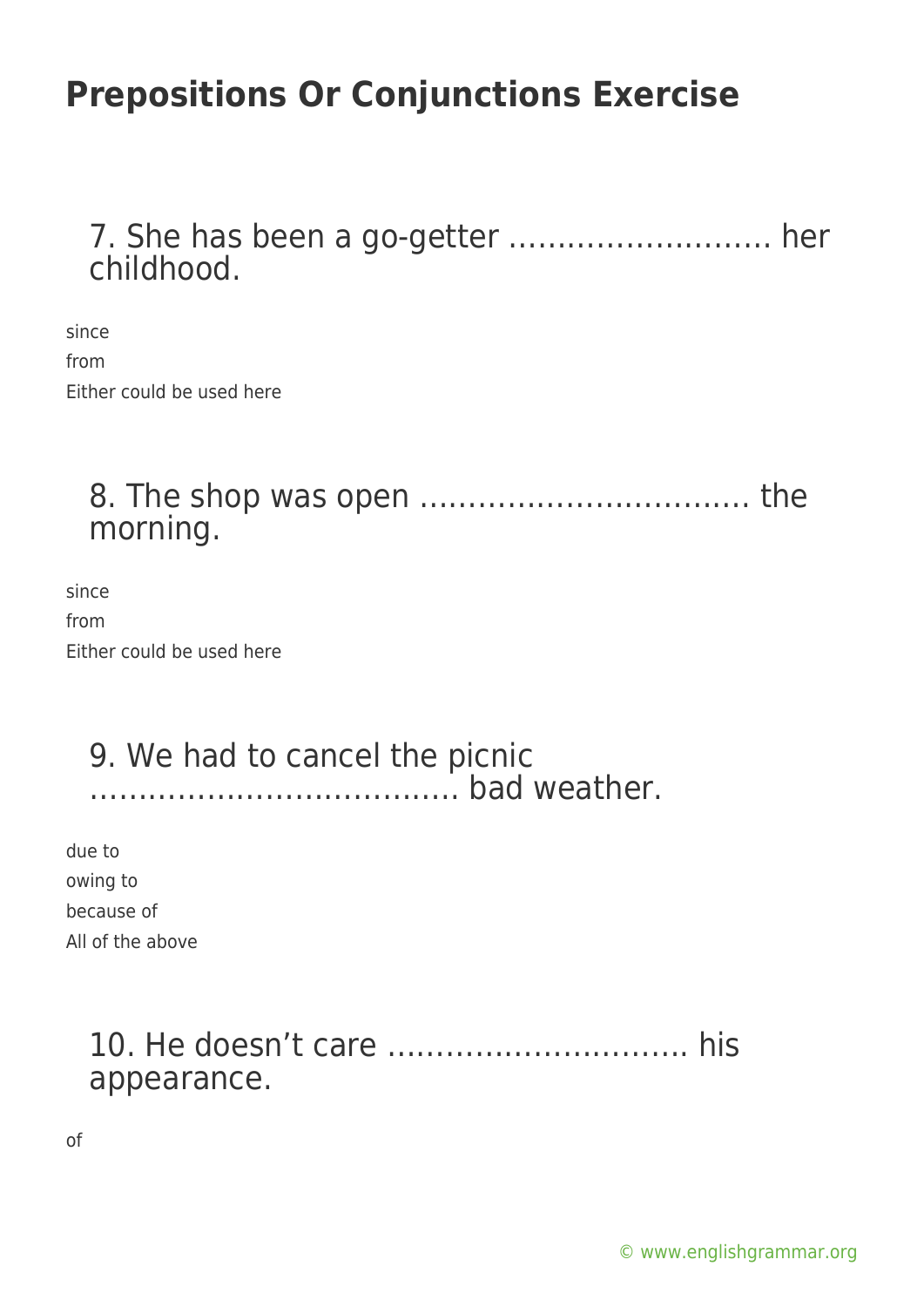for about

#### 11. She is ………………………….. the Harvard School of Business.

in at on

## 12. I won't be leaving ………………………… Friday.

until before Either could be used here

#### Answers

- 1. She couldn't qualify for the race in spite of having trained very hard.
- 2. He couldn't pass the exam although he worked very hard.
- 3. She sat facing / opposite me across the table.
- 4. No sooner did he start going out with her than she fell in love with another guy.
- 5. I was hardly inside the house when / before the lights went out.
- 6. Scarcely / hardly had I closed my eyes when the dog started barking.
- 7. She has been a go-getter since / from her childhood.
- 8. The shop was open from the morning.